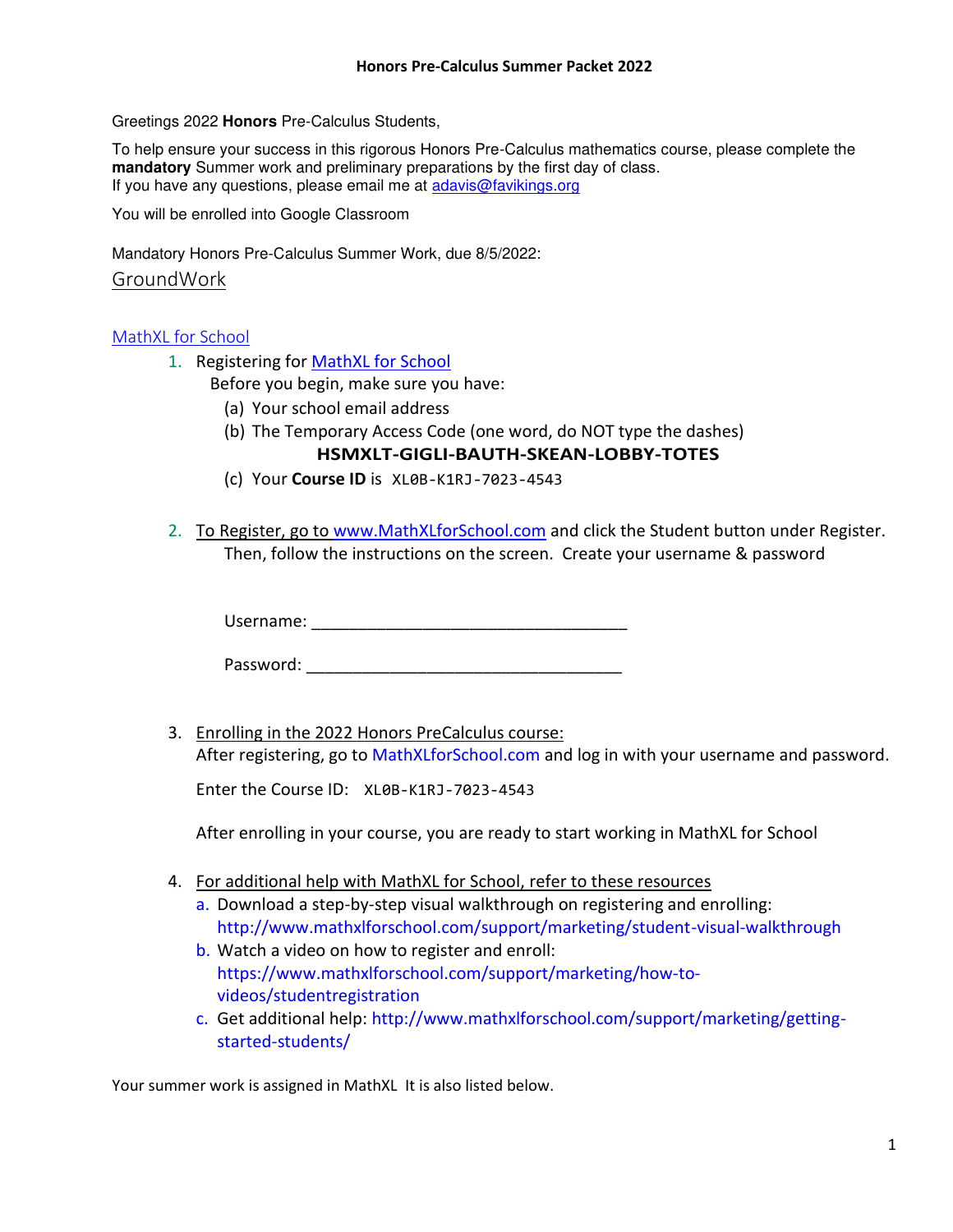The Sections and Exercise numbers are listed below.

- 1. Read Chapter **P.1** Real Numbers (on Google Classroom) Complete **P.1** Homework (20 Questions): P.1 # 1, 3, 5, 7, 11, 13, 17, 19, 21, 25, 27, 31, 32, 33, 37, 39, 43, 47, 49, 51
	- Available Videos: [Plotting an inequality example](https://www.khanacademy.org/math/algebra/one-variable-linear-inequalities/alg1-inequalities/v/inequalities-on-a-number-line) [Intro to Rational Exponents](https://www.khanacademy.org/math/algebra/rational-exponents-and-radicals/rational-exponents-intro/v/basic-fractional-exponents)**, &** continue**,**
- 2. Read Section **A.1** Radicals & Rational Exponents (on Google Classroom) Complete **A.1** Homework (18 Questions): A.1 # 1, 7, 9, 14, 15, 28, 30, 34, 37, 40, 43, 50, 53, 55, 58, 63, 72, 84
- 3. Read Chapter **P.2** Cartesian Coordinate System (on Google Classroom) Complete **P.2** Homework (13 Questions): P.2 # 1, 3, 6, 7, 11, 13, 25, 27, 41, 43, 45, 47, 49 Available Videos: P.2 [Absolute Value, etc,](https://www.khanacademy.org/math/arithmetic/arith-review-negative-numbers/arith-review-abs-value/v/absolute-value-of-integers) [Distance Formula](https://www.khanacademy.org/math/basic-geo/basic-geometry-pythagorean-theorem/pythagorean-theorem-distance/v/distance-formula) [Equation of a Circle](https://www.khanacademy.org/math/algebra2/intro-to-conics-alg2/standard-equation-circle-alg2/v/radius-and-center-for-a-circle-equation-in-standard-form)
- 4. Read **P.3** Linear Equations & Inequalities (on Google Classroom) Complete **P.3** Homework (11 Questions): P.3 # 1, 5, 13, 17, 19, 21, 32, 33, 35, 39, 45 [Solving equations in terms of a variable](https://www.khanacademy.org/math/algebra/one-variable-linear-equations/linear-equations-with-unknown-coefficients/e/solving_for_a_variable)<br>Linear Equations 1" Multi-step equations with distribution [Solving Linear inequalities](https://www.khanacademy.org/math/algebra-home/alg-basic-eq-ineq/alg-one-step-inequalities/v/solving-and-graphing-linear-inequalities-in-two-variables-1) [Compound inequalities examples](https://www.khanacademy.org/math/algebra/one-variable-linear-inequalities/compound-inequalities/v/compound-inequalities)
- 5. Read **P.4** Lines in Planes (on Google Classroom) Complete **P.4** Homework (9 Questions): P.4 # 3, 7, 13, 15, 21, 26, 27, 41, 45 Available Videos: [P.4 Book Video](http://media.pearsoncmg.com/cmg/pmmg_mml_shared/video_player/dev_redirect/mathxl_video_player.html?from_flash=true&video=aw/aw_demana_precalc_8/video/dwp08_0p04) [Slope from a Graph](https://www.khanacademy.org/math/algebra/two-var-linear-equations/slope/v/slope-of-a-line) [Slope from 2 Points](https://www.khanacademy.org/math/algebra/two-var-linear-equations/slope/v/slope-of-a-line-2) Slope from an Equation
- 6. Read **A.2** Polynomials & Factoring (on Google Classroom) Complete A.2 Homework (20 Questions): A.2 # 10, 15, 19, 21, 25, 31, 39, 41, 45, 51, 53, 56, 59, 64, 66, 69, 73, 78, 86, 89 Available Videos: [Perfect square Factorization, and continue](https://www.khanacademy.org/math/algebra/polynomial-factorization/factoring-quadratics-perfect-squares/v/perfect-square-factorization-intro)  [Difference of squares Intro and continue](https://www.khanacademy.org/math/algebra/polynomial-factorization/factoring-quadratics-diff-of-squares/v/difference-of-squares-intro) [Factoring differences of squares](https://www.khanacademy.org/math/algebra/polynomial-factorization/factoring-polynomials-3-special-product-forms/v/factoring-difference-of-squares)  [Intro to factor by Grouping, and continue](https://www.khanacademy.org/math/algebra/polynomial-factorization/factoring-quadratics-2/v/factor-by-grouping-and-factoring-completely) [Factoring polynomials using quadratic methods](https://www.khanacademy.org/math/algebra/polynomial-factorization/factoring-polynomials-2-quadratic-forms/e/factoring_polynomials_2)

A good site for most algebra topics: <http://www.purplemath.com/modules/index.htm>

Trigonometry: <https://www.khanacademy.org/math/trigonometry>

Have a Great Summer,

A. Davis, Ph.D.

#### 詞 **OUICK REVIEW P.1**

- 1. List the positive integers between  $-3$  and 7.
- 2. List the integers between  $-3$  and 7.
- 3. List all negative integers greater than  $-4$ .
- 4. List all positive integers less than 5.

In Exercises 5 and 6, use a calculator to evaluate the expression. Round the value to two decimal places.

**5.** (a) 
$$
4(-3.1)^3 - (-4.2)^5
$$
 (b)  $\frac{2(-5.5) - 6}{7.4 - 3.8}$   
**6.** (a)  $5[3(-1.1)^2 - 4(-0.5)^3]$  (b)  $5^{-2} + 2^{-4}$ 

In Exercises 7 and 8, evaluate the algebraic expression for the given values of the variables.

$$
7. x3 - 2x + 1, x = -2, 1.5
$$

**8.** 
$$
a^2 + ab + b^2
$$
,  $a = -3$ ,  $b = 2$ 

In Exercises 9 and 10, list the possible remainders.

9. When the positive integer  $n$  is divided by  $7$ 

10. When the positive integer  $n$  is divided by 13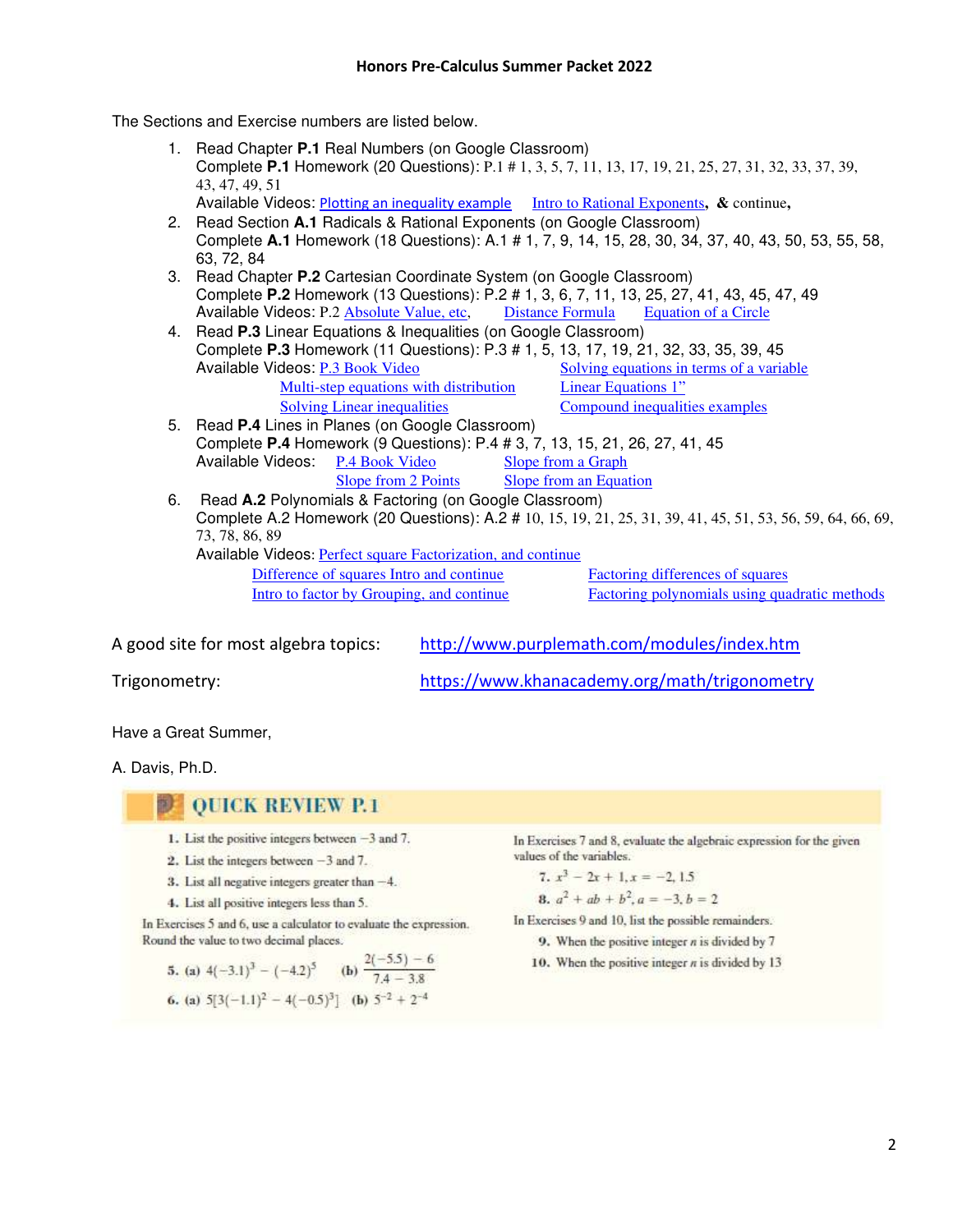# **SECTION P.1 EXERCISES**

Exercise numbers with a gray background indicate problems that the authors have designed to be solved without a calculator.

In Exercises 1-4, find the decimal form for the rational number. State whether it repeats or terminates.

| $1. -37/8$ | 2.15/99 |
|------------|---------|
| $3. -13/6$ | 4. 5/37 |

In Exercises 5-10, describe and graph the interval of real numbers.

| $5. x \le 2$                      | 6. $-2 \le x \le 5$    |
|-----------------------------------|------------------------|
| 7. $(-\infty, 7)$                 | $\left[ -3, 3 \right]$ |
| Controlled and the control of the |                        |

 $9. x$  is negative.

10.  $x$  is greater than or equal to 2 and less than or equal to 6.

In Exercises 11-16, use an inequality to describe the interval of real numbers.



15.  $x$  is between  $-1$  and 2.

16.  $x$  is greater than or equal to 5.

In Exercises 17-22, use interval notation to describe the interval of real numbers.



 $22. x$  is positive.

In Exercises 23-28, use words to describe the interval of real numbers.

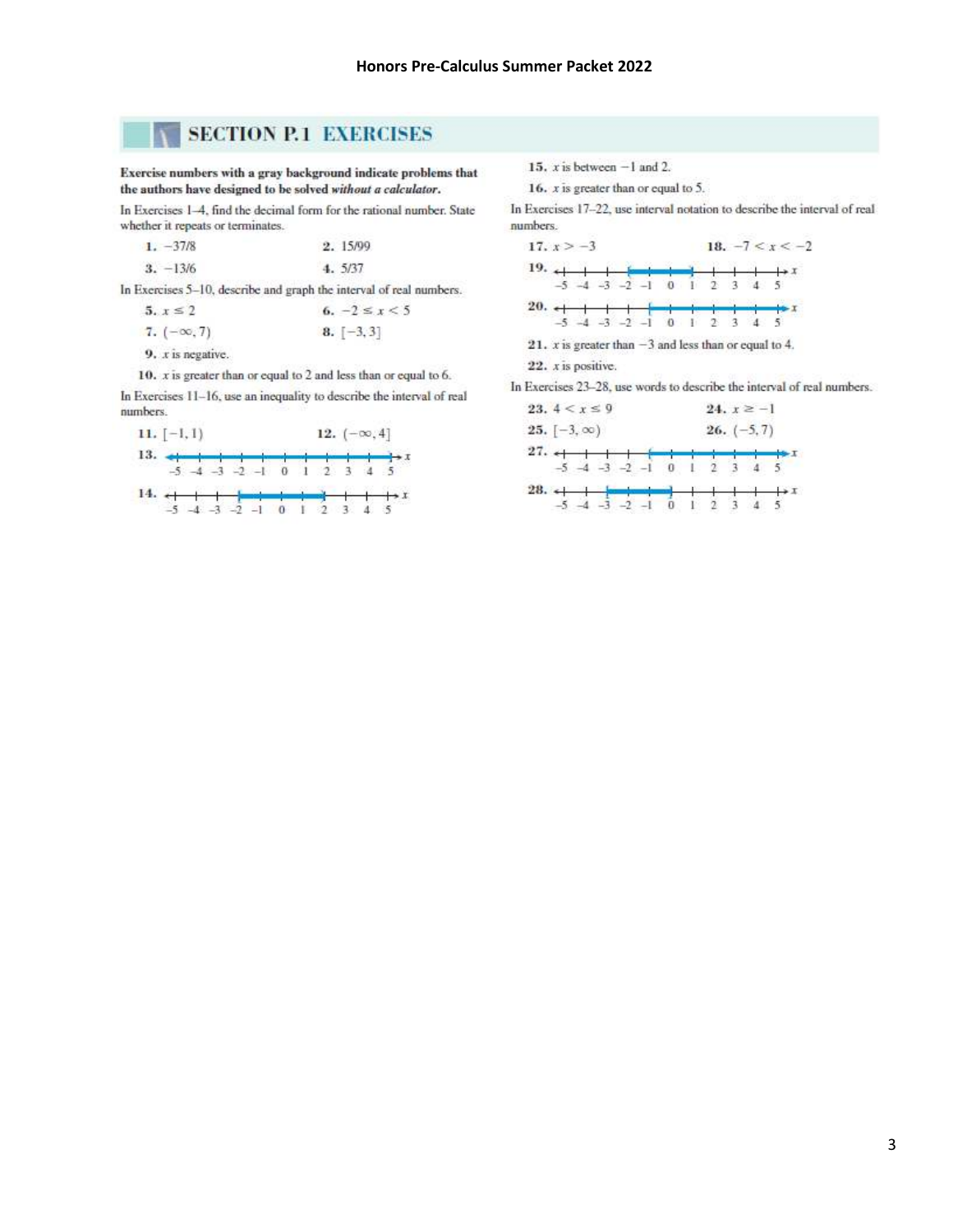$\overline{5}$ 

In Exercises 29-32, convert to inequality notation. Find the endpoints and state whether the interval is bounded or unbounded and its type.

| 29. $(-3, 4]$      | 30. $(-3, -1)$    |
|--------------------|-------------------|
| $31. (-\infty, 5)$ | $32.[-6, \infty)$ |

In Exercises 33-36, use both inequality and interval notation to describe the set of numbers. State the meaning of any variables you use.

- 33. Writing to Learn Bill is at least 29 years old.
- 34. Writing to Learn No item at Sarah's Variety Store costs more than \$2.00.
- 35. Writing to Learn The price of a gallon of gasoline varies from \$1.099 to \$1.399.
- 36. Writing to Learn Salary raises at the State University of California at Chico will average between 2% and 6.5%.

In Exercises 37-40, use the distributive property to write the factored form or the expanded form of the given expression.

**37.** 
$$
a(x^2 + b)
$$
  
\n**38.**  $(y - z^3)c$   
\n**39.**  $ax^2 + dx^2$   
\n**40.**  $a^3z + a^3w$ 

In Exercises 41 and 42, find the additive inverse of the number.

41. 
$$
6 - \pi
$$
 42. -7

In Exercises 43 and 44, identify the base of the exponential expression.  $43. -5^2$ 44.  $(-2)^7$ 

- 45. Group Activity Discuss which algebraic property or properties are illustrated by the equation. Try to reach a consensus.
	- (a)  $(3x)y = 3(xy)$  (b)  $a^2b = ba^2$ (e)  $a^2b + (-a^2b) = 0$  (d)  $(x + 3)^2 + 0 = (x + 3)^2$ (e)  $a(x + y) = ax + ay$
- 46. Group Activity Discuss which algebraic property or properties are illustrated by the equation. Try to reach a consensus.

(a) 
$$
(x + 2) \frac{1}{x + 2} = 1
$$
 (b)  $1 \cdot (x + y) = x + y$   
\n(c)  $2(x - y) = 2x - 2y$   
\n(d)  $2x + (y - z) = 2x + (y + (-z))$   
\n $= (2x + y) + (-z) =$   
\n $(2x + y) - z$   
\n(e)  $\frac{1}{a}(ab) = (\frac{1}{a}a)b = 1 \cdot b = b$ 

In Exercises 47-52, simplify the expression. Assume that the variables in the denominators are nonzero.



1. 
$$
\frac{(x^{-3}y^2)^{-4}}{(y^6x^{-4})^{-2}}
$$
 52. 
$$
\left(\frac{4a}{a^2}\right)
$$

The data in Table P.1 give the expenditures in millions of dollars for U.S. public schools for the 2005-2006 school year.

 $\frac{3b^2}{2a}$ 

| Table P.1 U.S. Public Schools |                      |
|-------------------------------|----------------------|
| Category                      | Amount (in millions) |
| Current expenditures          | 449,595              |
| Capital outlay                | 57,375               |
| Interest on school debt       | 14.347               |
| Total                         | 528,735              |
|                               |                      |

Source: National Center for Education Statistics, U.S. Department of Education, as reported in The World Almanac and Book of Facts 2009

In Exercises 53-56, write the amount of expenditures in dollars obtained from the category in scientific notation.

- 53. Current expenditures
- 54. Capital outlay
- 55. Interest on school debt
- 56. Total
- In Exercises 57 and 58, write the number in scientific notation.
	- 57. The mean distance from Jupiter to the Sun is about 483,900,000 miles.
	- 58. The electric charge, in coulombs, of an electron is about  $-0.000$  000 000 000 000 000 16.
- In Exercises 59-62, write the number in decimal form.

**59.** 
$$
3.33 \times 10^{-8}
$$
 **60.**  $6.73 \times 10^{11}$ 

- 61. The distance that light travels in 1 year (one light year) is about  $5.87 \times 10^{12}$  mi.
- 62. The mass of a neutron is about  $1.6747 \times 10^{-24}$  g.

In Exercises 63 and 64, use scientific notation to simplify. 
$$
(1.3 \times 10^{-7}) \times (2.4 \times 10^{8})
$$

63. 
$$
\frac{(1.3 \times 10^{-1})(2.4 \times 10^{-1})}{1.3 \times 10^{9}}
$$
 without using a calculator

64. 
$$
\frac{(3.7 \times 10^{-7})(4.3 \times 10^{6})}{2.5 \times 10^{7}}
$$

### **Explorations**

- 65. Investigating Exponents For positive integers m and *n*, we can use the definition to show that  $a^m a^n = a^{m+n}$ .
	- (a) Examine the equation  $a^m a^n = a^{m+n}$  for  $n = 0$  and explain why it is reasonable to define  $a^0 = 1$  for  $a \neq 0$ .
	- (b) Examine the equation  $a^m a^n = a^{m+n}$  for  $n = -m$  and explain why it is reasonable to define  $a^{-m} = 1/a^m$  for  $a \neq 0$ .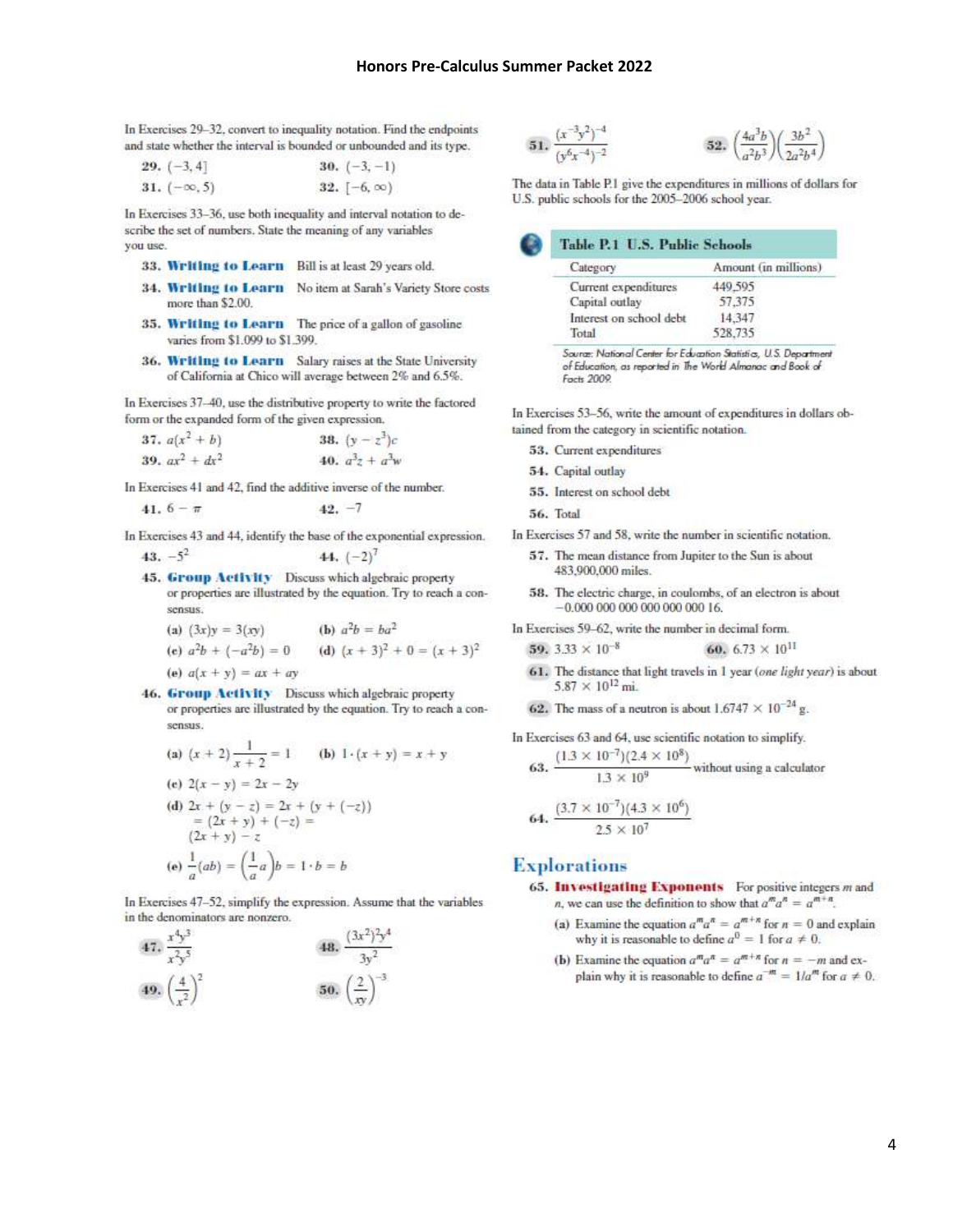# **APPENDIX A.1 EXERCISES**

In Exercises 1-6, find the indicated real roots.

| 1. Square roots of 81 | 2. Fourth roots of 81 |  |  |
|-----------------------|-----------------------|--|--|
| 3. Cube roots of 64   | 4. Fifth roots of 243 |  |  |

5. Square roots of 16/9 6. Cube roots of  $-27/8$ 

In Exercises 7-12, evaluate the expression without using a calculator.

8.  $\sqrt{-16}$  $9. \sqrt[-216]$  $7. \sqrt{144}$ 11.  $\sqrt[3]{-\frac{64}{27}}$ 12.  $\sqrt{\frac{64}{25}}$ 10.  $\sqrt[3]{216}$ 

In Exercises 23-26, use the information from the grapher screens below to evaluate the expression.



 $26. \sqrt[3]{3.375}$ 

In Exercises 27-36, simplify by removing factors from the radicand.

| $27. \sqrt{288}$        | 28. $\sqrt[3]{500}$       |
|-------------------------|---------------------------|
| 29. $\sqrt[-250]$       | 30. $\sqrt[4]{192}$       |
| 31. $\sqrt{2x^3y^4}$    | 32. $\sqrt[3]{-27x^3y^6}$ |
| 33. $\sqrt[4]{3x^8y^6}$ | 34. $\sqrt[3]{8x^6y^4}$   |
| 35. $\sqrt{96x^{10}}$   | 36. $\sqrt{108x^4y^9}$    |

In Exercises 37-42, rationalize the denominator.  $\lambda$ 

37. 
$$
\frac{4}{\sqrt[3]{2}}
$$
  
\n38.  $\frac{1}{\sqrt{5}}$   
\n39.  $\frac{1}{\sqrt[5]{x^2}}$   
\n40.  $\frac{2}{\sqrt[4]{y}}$   
\n41.  $\sqrt[3]{\frac{x^2}{y}}$   
\n42.  $\sqrt[5]{\frac{a^3}{b^2}}$ 

In Exercises 43-46, convert to exponential form.

| 43. $\sqrt[3]{(a+2b)^2}$ | 44. $\sqrt{x^2y^3}$    |
|--------------------------|------------------------|
| 45. $2x\sqrt[3]{x^2y}$   | 46. $xy\sqrt[4]{xy^3}$ |

In Exercises 47-50, convert to radical form.

| 47. $a^{3/4}b^{1/4}$ | 48. $x^{2/3}y^{1/3}$ |  |  |
|----------------------|----------------------|--|--|
| 49. $x^{-5/3}$       | 50. $(xy)^{-3}$      |  |  |

In Exercises 51-56, write using a single radical.

| 51. $\sqrt{2x}$                         | 52. $\sqrt{3x^2}$           |
|-----------------------------------------|-----------------------------|
| 53. $\sqrt{\sqrt{xy}}$                  | 54. $\sqrt[3]{\sqrt{ab}}$   |
| 55. $\frac{\sqrt[5]{a^2}}{\sqrt[3]{a}}$ | 56. $\sqrt{a}\sqrt[3]{a^2}$ |

In Exercises 57-64, simplify the exponential expression.

57. 
$$
\frac{a^{3/5}a^{1/3}}{a^{3/2}}
$$
 58.  $(x^2y^4)^{1/2}$   
59.  $(a^{5/3}b^{3/4})(3a^{1/3}b^{5/4})$  60.  $\left(\frac{x^{1/2}}{y^{2/3}}\right)^6$ 

In Exercises 13-22, use a calculator to evaluate the expression.

| 13. $\sqrt[4]{256}$                  | 14. $\sqrt[3]{3125}$               |
|--------------------------------------|------------------------------------|
| 15. $\sqrt[3]{15.625}$               | 16. $\sqrt{12.25}$                 |
| $17.81^{3/2}$                        | 18. 165/4                          |
| 19. $32^{-2/5}$                      | $20.27^{4/3}$                      |
| 21. $\left(-\frac{1}{8}\right)^{-1}$ | $125$ <sup>-1/3</sup><br>$22.$ $($ |

61. 
$$
\left(\frac{-8x^6}{y^{-3}}\right)^{2/3}
$$
  
\n62.  $\frac{(p^2q^4)^{1/2}}{(27q^3p^6)^{1/3}}$   
\n63.  $\frac{(x^9y^6)^{-1/3}}{(x^6y^2)^{-1/2}}$   
\n64.  $\left(\frac{2x^{1/2}}{y^{2/3}}\right)\left(\frac{3x^{-2/3}}{y^{1/2}}\right)$ 

In Exercises 65-74, simplify the radical expression.

65. 
$$
\sqrt{9x^{-6}y^4}
$$
  
\n66.  $\sqrt{16y^8z^{-2}}$   
\n67.  $\sqrt[4]{\frac{3x^8y^2}{8x^2}}$   
\n68.  $\sqrt[3]{\frac{4x^6y}{9x^3}}$   
\n69.  $\sqrt[3]{\frac{4x^2}{y^2}}$ .  $\sqrt[3]{\frac{2x^2}{y}}$   
\n70.  $\sqrt[3]{9ab^6} \cdot \sqrt[5]{27a^2b^{-1}}$   
\n71.  $3\sqrt{48} - 2\sqrt{108}$   
\n72.  $2\sqrt{175} - 4\sqrt{28}$   
\n73.  $\sqrt{x^3} - \sqrt{4xy^2}$   
\n74.  $\sqrt{18x^2y} + \sqrt{2y^3}$ 

In Exercises 75-82, replace  $\bigcirc$  with  $\lt$ , =, or  $>$  to make a true statement.

**75.** 
$$
\sqrt{2 + 6} \cup \sqrt{2} + \sqrt{6}
$$
  
\n**76.**  $\sqrt{4} + \sqrt{9} \cup \sqrt{4 + 9}$   
\n**77.**  $(3^{-2})^{-1/2} \cup 3$   
\n**78.**  $(2^{-3})^{1/3} \cup 2$   
\n**79.**  $\sqrt[4]{(-2)^4} \cup -2$   
\n**80.**  $\sqrt[3]{(-2)^3} \cup 3^{-3/4}$   
\n**82.**  $4^{-2/3} \cup 3^{-3/4}$ 

- 83. The time t (in seconds) that it takes for a pendulum to complete one cycle is approximately  $t = 1.1 \sqrt{L}$ , where L is the length (in feet) of the pendulum. How long is the period of a pendulum of length 10 ft?
- 84. The time t (in seconds) that it takes for a rock to fall a distance d (in meters) is approximately  $t = 0.45\sqrt{d}$ . How long does it take for the rock to fall a distance of 200 m?
- **85. Writing to Learn** Explain why  $\sqrt[n]{a}$  and a real nth root of a need not have the same value.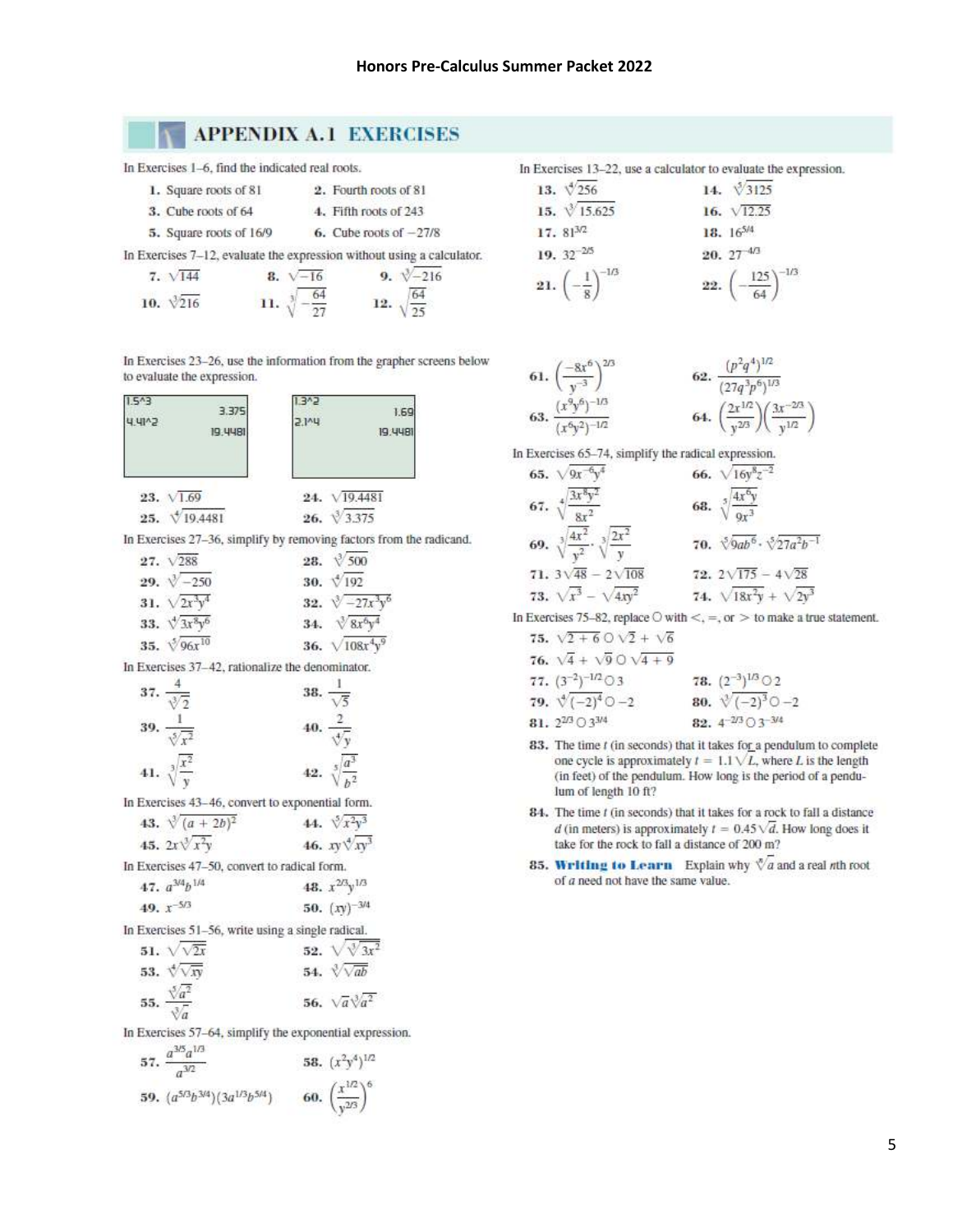#### **QUICK REVIEW P.2** 19

In Exercises 1 and 2, plot the two numbers on a number line. Then find the distance between them.

1. 
$$
\sqrt{7}
$$
,  $\sqrt{2}$   
2.  $-\frac{5}{3}, -\frac{9}{5}$ 

In Exercises 3 and 4, plot the real numbers on a number line.

**3.** -3, 4, 2.5, 0, -1.5  
**4.** 
$$
-\frac{5}{2}, -\frac{1}{2}, \frac{2}{3}, 0, -1
$$

**SECTION P.2 EXERCISES** 

Exercise numbers with a gray background indicate problems that the authors have designed to be solved without a calculator. In Exercises 1 and 2, estimate the coordinates of the points.



In Exercises 3 and 4, name the quadrants containing the points.

**3.** (a) (2, 4) (b) (0, 3) (e) (-2, 3) (d) (-1, -4)  
\n**4.** (a) 
$$
\left(\frac{1}{2}, \frac{3}{2}\right)
$$
 (b) (-2, 0) (e) (-1, -2) (d)  $\left(-\frac{3}{2}, -\frac{7}{3}\right)$ 

In Exercises 5-8, evaluate the expression.

| $(3, 3 +  -3 )$ | $(6, 2 -  -2 )$        |
|-----------------|------------------------|
| $(7,  (-2)3 )$  | $(8, \frac{-2}{ -2 })$ |

In Exercises 9 and 10, rewrite the expression without using absolute value symbols.

9. 
$$
|\pi - 4|
$$
 10.  $|\sqrt{5} - 5/2|$ 

In Exercises 5 and 6, plot the points.

5. 
$$
A(3, 5), B(-2, 4), C(3, 0), D(0, -3)
$$

**6.** 
$$
A(-3, -5), B(2, -4), C(0, 5), D(-4, 0)
$$

In Exercises 7-10, use a calculator to evaluate the expression. Round your answer to two decimal places.

7. 
$$
\frac{-17 + 28}{2}
$$
  
8. 
$$
\sqrt{13^2 + 17^2}
$$
  
9. 
$$
\sqrt{6^2 + 8^2}
$$
  
10. 
$$
\sqrt{(17 - 3)^2 + (-4 - 8)^2}
$$

In Exercises 11-18, find the distance between the points.

 $11. -9.3, 10.6$  $12. -5. -17$ 13.  $(-3, -1), (5, -1)$  14.  $(-4, -3), (1, 1)$ 15.  $(0, 0)$ ,  $(3, 4)$ 16.  $(-1, 2), (2, -3)$ 17.  $(-2, 0)$ ,  $(5, 0)$ 18.  $(0, -8)$ ,  $(0, -1)$ 

In Exercises 19-22, find the area and perimeter of the figure determined by the points.

19. 
$$
(-5, 3)
$$
,  $(0, -1)$ ,  $(4, 4)$   
20.  $(-2, -2)$ ,  $(-2, 2)$ ,  $(2, 2)$ ,  $(2, -2)$   
21.  $(-3, -1)$ ,  $(-1, 3)$ ,  $(7, 3)$ ,  $(5, -1)$ 

22.  $(-2, 1), (-2, 6), (4, 6), (4, 1)$ 

In Exercises 23-28, find the midpoint of the line segment with the given endpoints.

\n- **23.** 
$$
-93
$$
, 10.6
\n- **24.**  $-5$ ,  $-17$
\n- **25.**  $(-1, 3)$ ,  $(5, 9)$
\n- **26.**  $(3, \sqrt{2})$ ,  $(6, 2)$
\n- **27.**  $(-7/3, 3/4)$ ,  $(5/3, -9/4)$
\n- **28.**  $(5, -2)$ ,  $(-1, -4)$
\n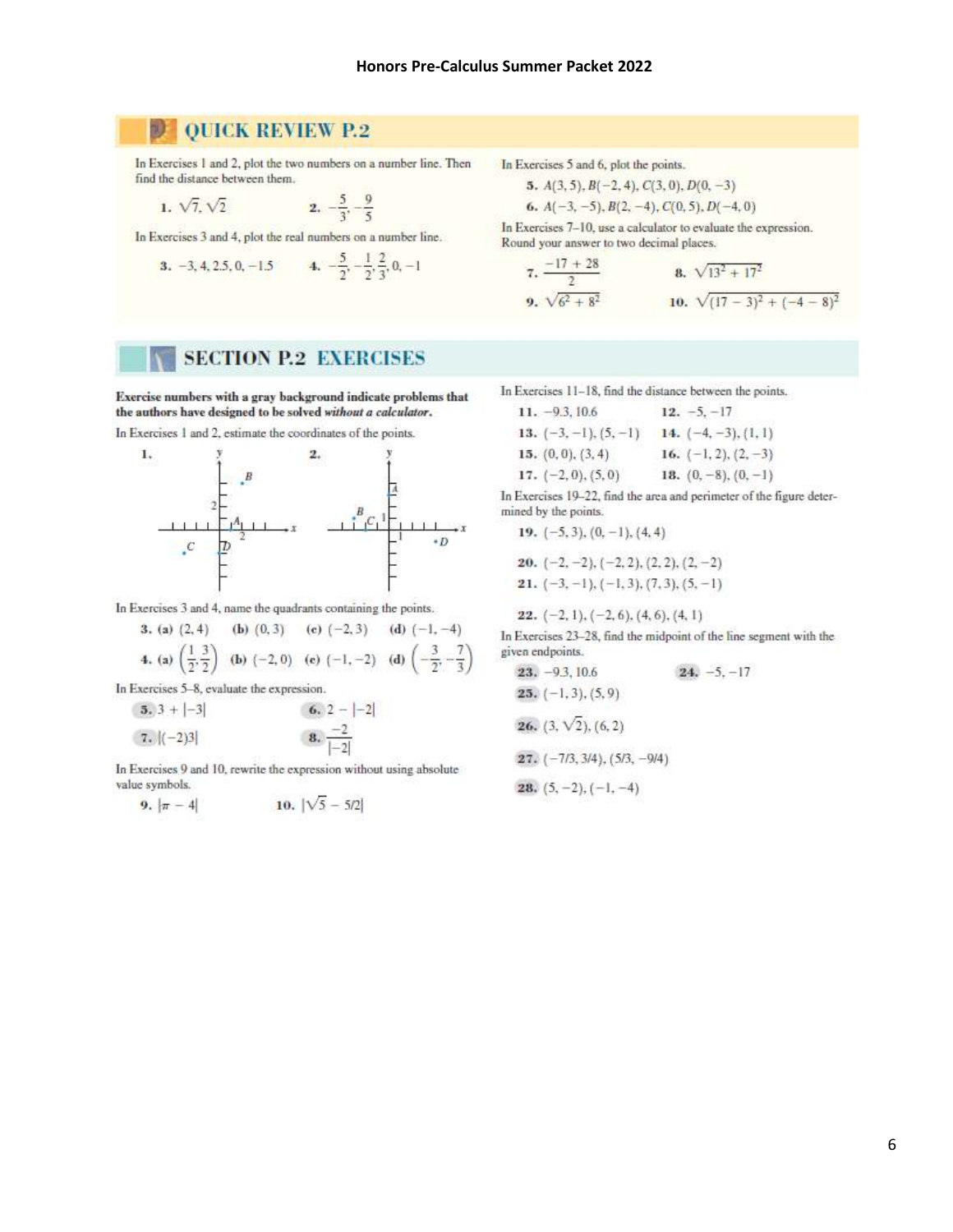- In Exercises 29-34, draw a scatter plot of the data given in the table.
	- 29. U.S. Motor Vehicle Production The total number of motor vehicles in thousands (y) produced by the United States each year from 2001 to 2007 is given in the table. (Source: Automotive News Data Center and R. L. Polk Marketing Systems as reported in The World Almanac and Book of Facts 2009.)

| x   2001 2002 2003 2004 2005 2006 2007             |  |  |  |
|----------------------------------------------------|--|--|--|
| y 11,518 12,328 12,145 12,021 12,018 11,351 10,611 |  |  |  |

30. World Motor Vehicle Production The total number of motor vehicles in thousands (y) produced in the world each year from 2001 to 2007 is given in the table. (Source: American Automobile Manufacturers Association as reported in The World Almanac and Book of Facts 2009.)

31. U.S. Imports from Mexico The total in billions of dollars of U.S. imports from Mexico from 2000 to 2007 is given in Table P.3.

|      | <b>Table P.3 U.S. Imports from Mexico</b> |
|------|-------------------------------------------|
| Year | U.S. Imports<br>(billions of dollars)     |
| 2000 | 135.0                                     |
| 2001 | 131.3                                     |
| 2002 | 134.6                                     |
| 2003 | 138.1                                     |
| 2004 | 155.9                                     |
| 2005 | 170.1                                     |
| 2006 | 188.2                                     |
| 2007 | 210.7                                     |

Source: U.S. Census Bureau, The World Almanac and Book of Facts 2009.

32. U.S. Agricultural Exports The total in billions of dollars of U.S. agricultural exports from 2000 to 2007 is given in Table P.4.

|      | <b>Table P.4 U.S. Agricultural Exports</b>        |
|------|---------------------------------------------------|
| Year | U.S. Agneultural Exports<br>(billions of dollars) |
| 2000 | 51.2                                              |
| 2001 | 53.7                                              |
| 2002 | 53.1                                              |
| 2003 | 56.0                                              |
| 2004 | 62:4                                              |
| 2005 | 62.5                                              |
| 2006 | 68.7                                              |
| 2007 | 89.2                                              |

Source: U.S. Department of Agriculture, The World Almanac and Book of Facts 2009.

33. U.S. Agricultural Trade Surplus The total in billions of dollars of U.S. agricultural trade surplus from 2000 to 2007 is given in Table P.5.

| Year | U.S. Agricultural Trade Surplus<br>(billions of dollars) |
|------|----------------------------------------------------------|
| 2000 | 12.2                                                     |
| 2001 | 14.3                                                     |
| 2002 | 11.2                                                     |
| 2003 | 10.3                                                     |
| 2004 | 9.7                                                      |
| 2005 | 4.8                                                      |
| 2006 | 4.7                                                      |
| 2007 | 12.1                                                     |

Source: U.S. Department of Agriculture, The World Almanac and Book of Facts 2009.

34. U.S. Exports to Canada The total in billions of dollars of U.S. exports to Canada from 2000 to 2007 is given in Table P.6.

|      | Table P.6 U.S. Exports to Canada             |
|------|----------------------------------------------|
| Year | <b>U.S. Exports</b><br>(billions of dollars) |
| 2000 | 178.9                                        |
| 2001 | 163.4                                        |
| 2002 | 160.9                                        |
| 2003 | 169.9                                        |
| 2004 | 189.9                                        |
| 2005 | 211.9                                        |
| 2006 | 230.6                                        |
| 2007 | 248.9                                        |

and Book of Facts 2009.

In Exercises 35 and 36, use the graph of the investment value of a \$10,000 investment made in 1978 in Fundamental Investors™ of the American Funds™. The value as of January is shown for a few recent years in the graph below. (Source: Annual report of Fundamental Investors for the year ending December 31, 2004.)

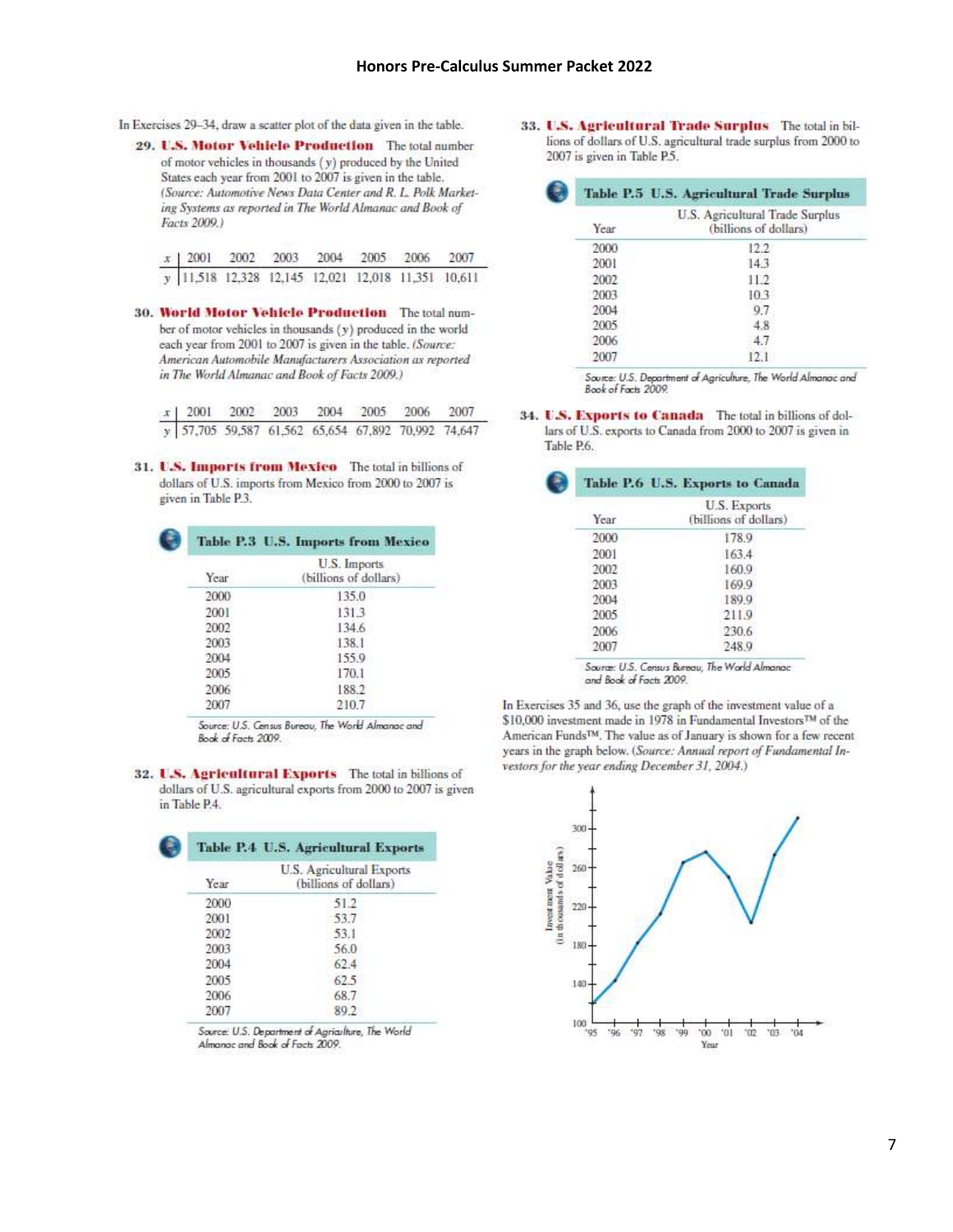35. Reading from Graphs Use the graph to estimate the value of the investment as of

(a) January 1997 and (b) January 2000.

- 36. Percent Increase Estimate the percent increase in the value of the \$10,000 investment from
	- (a) January 1996 to January 1997.
	- (b) January 2000 to January 2001.
	- (e) January 1995 to January 2004.
- 37. Prove that the figure determined by the points is an isosceles triangle: (1, 3), (4, 7), (8, 4)
- 38. Group Activity Prove that the diagonals of the figure determined by the points bisect each other.
	- (a) Square  $(-7, -1)$ ,  $(-2, 4)$ ,  $(3, -1)$ ,  $(-2, -6)$
	- (b) Parallelogram  $(-2, -3)$ ,  $(0, 1)$ ,  $(6, 7)$ ,  $(4, 3)$
- 39. (a) Find the lengths of the sides of the triangle in the figure.



- (b) Writing to Learn Show that the triangle is a right triangle.
- 40. (a) Find the lengths of the sides of the triangle in the figure.



(b) Writing to Learn Show that the triangle is a right triangle.

In Exercises 41-44, find the standard form equation for the circle.

41. Center (1, 2), radius 5

42. Center  $(-3, 2)$ , radius 1

43. Center  $(-1, -4)$ , radius 3

44. Center  $(0, 0)$ , radius  $\sqrt{3}$ 

In Exercises 45-48, find the center and radius of the circle.

- 45.  $(x-3)^2 + (y-1)^2 = 36$
- 46.  $(x + 4)^{2} + (y 2)^{2} = 121$

**47.** 
$$
x^2 + y^2 = 5
$$
  
**48.**  $(x - 2)^2 + (y + 6)^2 = 25$ 

In Exercises 49-52, write the statement using absolute value notation.

49. The distance between  $x$  and  $4$  is 3.

- 50. The distance between y and  $-2$  is greater than or equal to 4.
- 51. The distance between  $x$  and  $c$  is less than  $d$  units.
- 52.  $y$  is more than  $d$  units from  $c$ .
- 53. Determining a Line Segment with Given Mid**point** Let  $(4, 4)$  be the midpoint of the line segment determined by the points  $(1, 2)$  and  $(a, b)$ . Determine  $a$  and  $b$ .
- 54. Writing to Learn Isosceles but Not Equilateral Triangle Prove that the triangle determined by the points  $(3,0)$ ,  $(-1,2)$ , and  $(5,4)$  is isosceles but not equilateral.
- 55. Writing to Learn Equidistant Point from Vertiees of a Right Triangle Prove that the midpoint of the hypotenuse of the right triangle with vertices  $(0,0)$ ,  $(5,0)$ , and  $(0,7)$  is equidistant from the three vertices.
- 56. Writing to Learn Describe the set of real numbers that satisfy  $|x - 2| < 3$ .
- 57. Writing to Learn Describe the set of real numbers that satisfy  $|x + 3| \ge 5$ .

### **Standardized Test Questions**

- **58. True or False** If  $a$  is a real number, then  $|a| \ge 0$ . Justify your answer.
- 59. True or False Consider the right triangle ABC shown at the right. If M is the midpoint of the segment  $AB$ , then  $M'$  is the midpoint of the segment AC. Justify your answer.

In Exercises 60-63, solve these problems without using a calculator.

60. Multiple Choice Which of the follow-

ing is equal to 
$$
|1 - \sqrt{3}|
$$
  
\n**(A)**  $1 - \sqrt{3}$   
\n**(B)**  $\sqrt{3} - 1$   
\n**(C)**  $(1 - \sqrt{3})^2$   
\n**(D)**  $\sqrt{2}$   
\n**(E)**  $\sqrt{1/3}$ 

61. Multiple Choice Which of the following is the midpoint of the line segment with endpoints  $-3$  and 2?

| (A) 5/2     | (B) 1    |
|-------------|----------|
| $(C) -1/2$  | $(D) -1$ |
| $(E) - 5/2$ |          |

 $\boldsymbol{p}$ 

 $\overline{M}$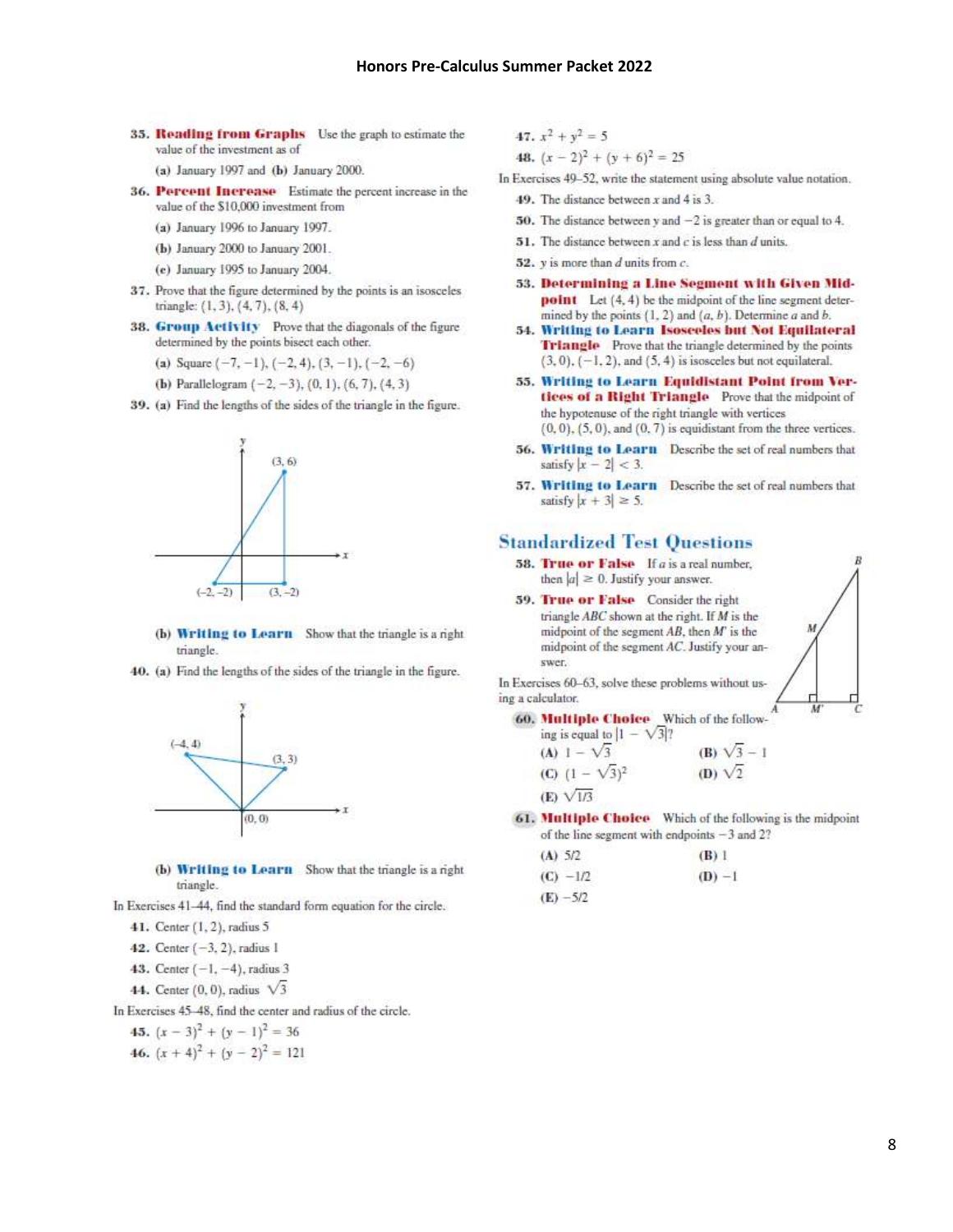#### $\mathfrak{D}$ **QUICK REVIEW P.3**

In Exercises 1 and 2, simplify the expression by combining like terms.

- 1.  $2x + 5x + 7 + y 3x + 4y + 2$
- 2.  $4 + 2x 3z + 5y x + 2y z 2$

In Exercises 3 and 4, use the distributive property to expand the products. Simplify the resulting expression by combining like terms.

- 3.  $3(2x y) + 4(y x) + x + y$ 4.  $5(2x + y - 1) + 4(y - 3x + 2) + 1$
- 

# **SECTION P.3 EXERCISES**

Exercise numbers with a gray background indicate problems that the authors have designed to be solved without a calculator.

In Exercises  $1-4$ , find which values of x are solutions of the equation.

- 1.  $2x^2 + 5x = 3$ (a)  $x = -3$  (b)  $x = -\frac{1}{2}$  (e)  $x = \frac{1}{2}$ 2.  $\frac{x}{2} + \frac{1}{6} = \frac{x}{3}$ (a)  $x = -1$  (b)  $x = 0$  (c)  $x = 1$ 3.  $\sqrt{1-x^2} + 2 = 3$ (a)  $x = -2$  (b)  $x = 0$  (e)  $x = 2$ 4.  $(x - 2)^{1/3} = 2$ 
	- (a)  $x = -6$  (b)  $x = 8$  (e)  $x = 10$

In Exercises 5-10, use the LCD to combine the fractions. Simplify the resulting fraction.

**5.** 
$$
\frac{2}{y} + \frac{3}{y}
$$
  
\n**6.**  $\frac{1}{y-1} + \frac{3}{y-2}$   
\n**7.**  $2 + \frac{1}{x}$   
\n**8.**  $\frac{1}{x} + \frac{1}{y} - x$   
\n**9.**  $\frac{x+4}{2} + \frac{3x-1}{5}$   
\n**10.**  $\frac{x}{3} + \frac{x}{4}$ 

In Exercises  $5-10$ , determine whether the equation is linear in x.

 $5.5 - 3x = 0$ 6.  $5 = 10/2$ 7.  $x + 3 = x - 5$ <br>
8.  $x - 3 = x^2$ <br>
9.  $2\sqrt{x} + 5 = 10$ <br>
8.  $x - \frac{1}{x} = 1$ 

In Exercises 11-24, solve the equation without using a calculator.

| 11. $3x = 24$                    | 12. $4x = -16$                   |
|----------------------------------|----------------------------------|
| 13. $3t - 4 = 8$                 | 14. $2t - 9 = 3$                 |
| 15. $2x - 3 = 4x - 5$            | 16. $4 - 2x = 3x - 6$            |
| 17. $4 - 3y = 2(y + 4)$          | 18. $4(y - 2) = 5y$              |
| 19. $\frac{1}{2}x = \frac{7}{8}$ | 20. $\frac{2}{3}x = \frac{4}{5}$ |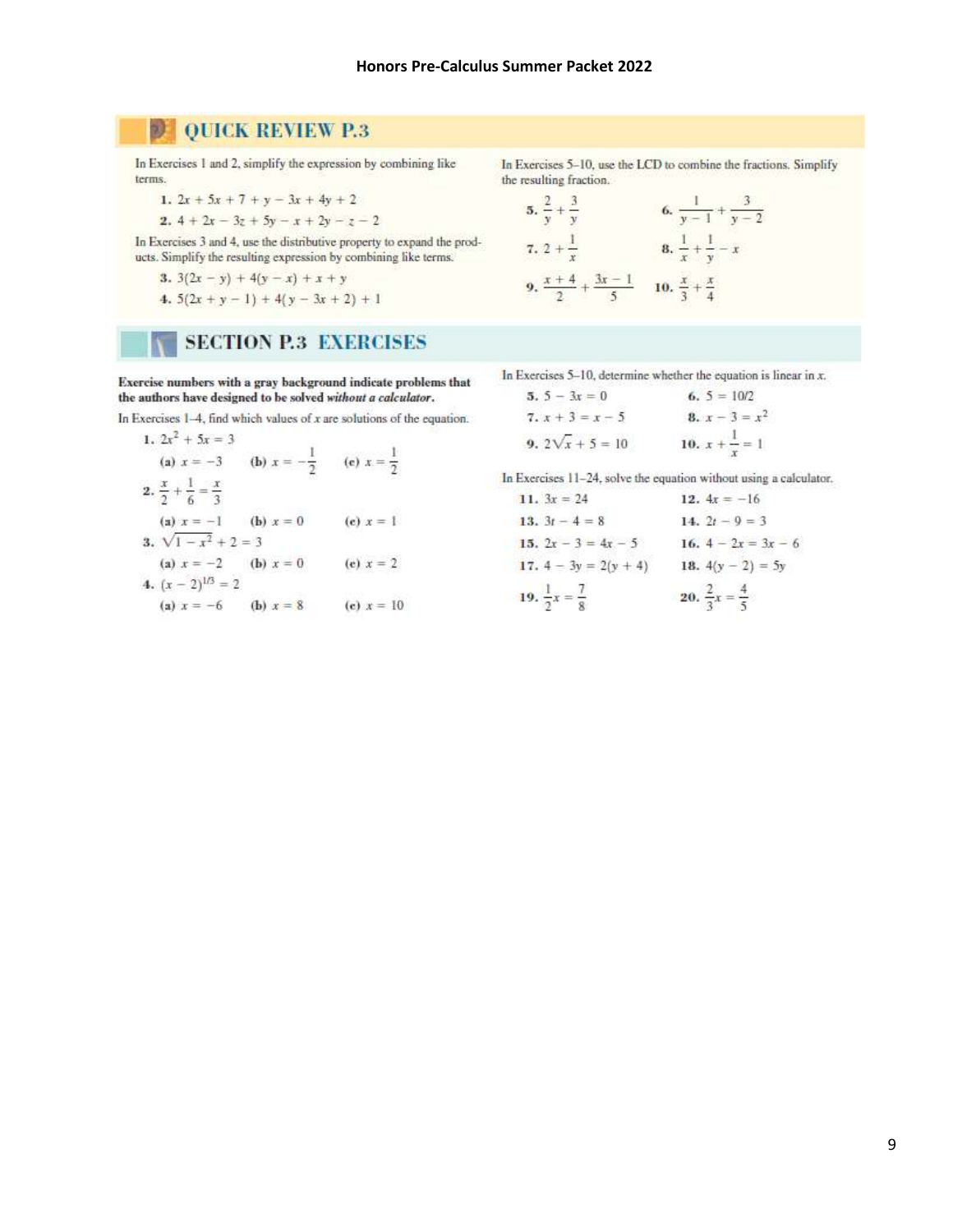21. 
$$
\frac{1}{2}x + \frac{1}{3} = 1
$$
  
\n22.  $\frac{1}{3}x + \frac{1}{4} = 1$   
\n23. 2(3 - 4z) - 5(2z + 3) = z - 17  
\n24. 3(5z - 3) - 4(2z + 1) = 5z - 2

In Exercises 25-28, solve the equation. Support your answer with a calculator.

**25.** 
$$
\frac{2x-3}{4} + 5 = 3x
$$
 **26.**  $2x - 4 = \frac{4x-5}{3}$   
**27.**  $\frac{t+5}{8} - \frac{t-2}{2} = \frac{1}{3}$  **28.**  $\frac{t-1}{3} + \frac{t+5}{4} = \frac{1}{2}$ 

29. Writing to Learn Write a statement about solutions of equations suggested by the computations in the figure.



30. Writing to Learn Write a statement about solutions of equations suggested by the computations in the figure.



In Exercises  $31-34$ , find which values of x are solutions of the inequality.

31.  $2x - 3 < 7$  $f(x)$   $x = 0$ (b)  $x = 5$ (e)  $x = 6$ 32.  $3x - 4 \ge 5$ (c)  $x = 4$ (a)  $x = 0$ (**b**)  $x = 3$ 33.  $-1 < 4x - 1 \le 11$  $f(x) = x = 0$ (b)  $x = 2$ (e)  $x = 3$ 34.  $-3 \le 1 - 2x \le 3$ (a)  $x = -1$ (b)  $x = 0$ (e)  $x = 2$ 

In Exercises 35-42, solve the inequality, and draw a number line graph of the solution set.

**35.** 
$$
x - 4 < 2
$$
  
\n**36.**  $x + 3 > 5$   
\n**37.**  $2x - 1 \le 4x + 3$   
\n**38.**  $3x - 1 \ge 6x + 8$   
\n**39.**  $2 \le x + 6 < 9$   
\n**40.**  $-1 \le 3x - 2 < 7$   
\n**41.**  $2(5 - 3x) + 3(2x - 1) \le 2x + 1$   
\n**42.**  $4(1 - x) + 5(1 + x) > 3x - 1$   
\nIn Exercises 43-54, solve the inequality.

**43.** 
$$
\frac{5x + 7}{4} \le -3
$$
 **44.**  $\frac{3x - 2}{5} > -1$ 

**45.** 
$$
4 \ge \frac{2y - 5}{3} \ge -2
$$
 **46.**  $1 > \frac{3y - 1}{4} > -1$   
\n**47.**  $0 \le 2z + 5 < 8$  **48.**  $-6 < 5t - 1 < 0$   
\n**49.**  $\frac{x - 5}{4} + \frac{3 - 2x}{3} < -2$  **50.**  $\frac{3 - x}{2} + \frac{5x - 2}{3} < -1$   
\n**51.**  $\frac{2y - 3}{2} + \frac{3y - 1}{5} < y - 1$   
\n**52.**  $\frac{3 - 4y}{6} - \frac{2y - 3}{8} \ge 2 - y$   
\n**53.**  $\frac{1}{2}(x - 4) - 2x \le 5(3 - x)$   
\n**54.**  $\frac{1}{2}(x + 3) + 2(x - 4) < \frac{1}{3}(x - 3)$ 

In Exercises 55-58, find the solutions of the equation or inequality displayed in Figure P.20.

**55.** 
$$
x^2 - 2x < 0
$$
  
\n**56.**  $x^2 - 2x = 0$   
\n**57.**  $x^2 - 2x > 0$   
\n**58.**  $x^2 - 2x \le 0$ 

| s. |  |
|----|--|
|    |  |

FIGURE P.20 The second column gives values of  $y_1 = x^2 - 2x$  for  $x = 0, 1, 2, 3, 4, 5$ , and 6.

59. Writing to Learn Explain how the second equation was obtained from the first.

$$
x-3=2x+3, \ \ 2x-6=4x+6
$$

60. Writing to Learn Explain how the second equation was obtained from the first.

$$
2x - 1 = 2x - 4, \quad x - \frac{1}{2} = x - 2
$$

61. Group Activity Determine whether the two equations are equivalent.

(a) 
$$
3x = 6x + 9
$$
,  $x = 2x + 9$ 

**(b)** 
$$
6x + 2 = 4x + 10
$$
,  $3x + 1 = 2x + 5$ 

- 62. Group Activity Determine whether the two equations are equivalent.
	- (a)  $3x + 2 = 5x 7$ ,  $-2x + 2 = -7$ (**b**)  $2x + 5 = x - 7$ ,  $2x = x - 7$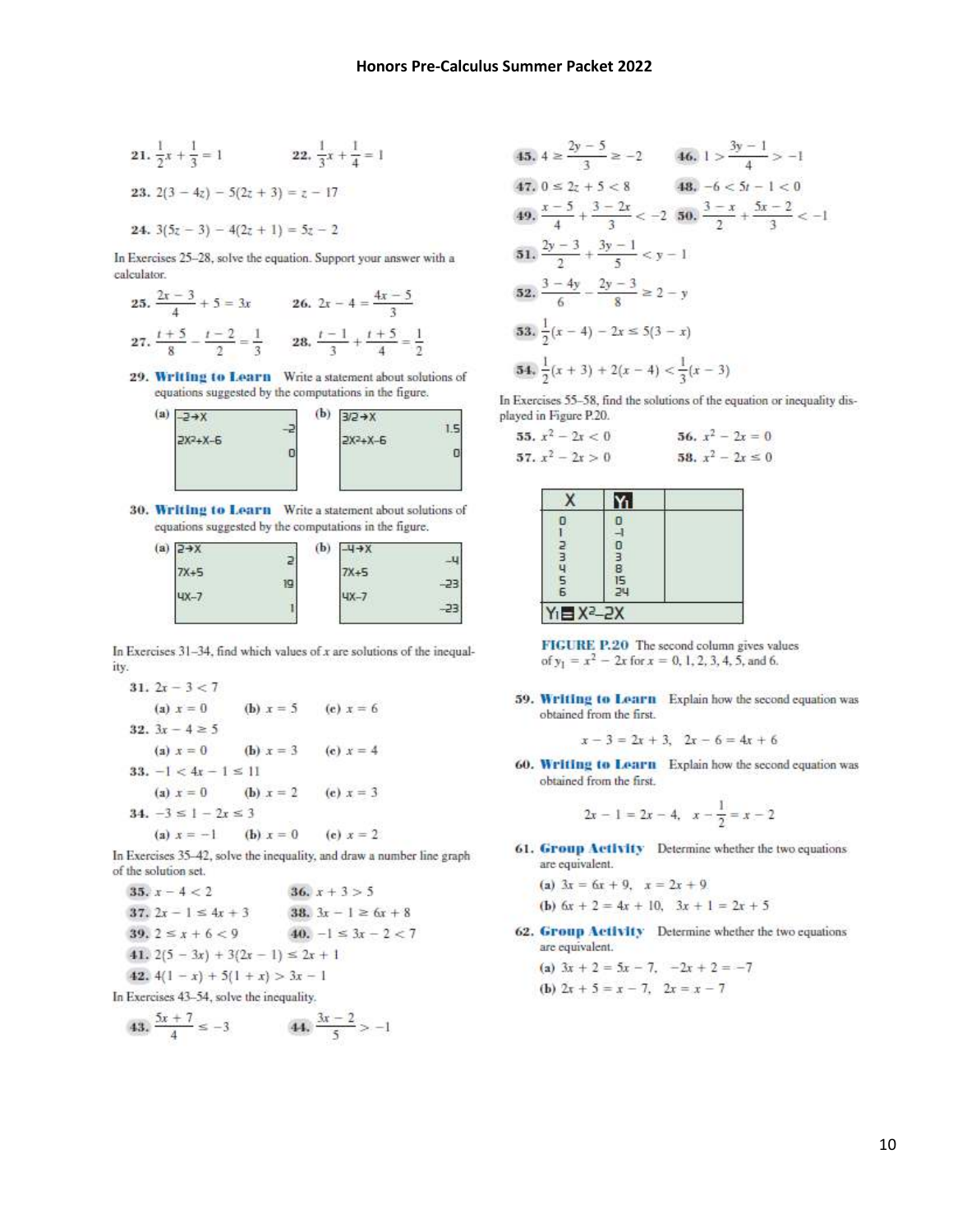### **SECTION P.4 EXERCISES**

Exercise numbers with a gray background indicate problems that the authors have designed to be solved without a calculator.

In Exercises 1 and 2, estimate the slope of the line.



In Exercises 3-6, find the slope of the line through the pair of points.

3.  $(-3, 5)$  and  $(4, 9)$ 4.  $(-2, 1)$  and  $(5, -3)$ 

5.  $(-2, -5)$  and  $(-1, 3)$  6.  $(5, -3)$  and  $(-4, 12)$ 

In Exercises  $7-10$ , find the value of x or y so that the line through the pair of points has the given slope.

> **Points** Slope

| 7. $(x, 3)$ and $(5, 9)$         | $m = 2$   |
|----------------------------------|-----------|
| <b>8.</b> $(-2, 3)$ and $(4, y)$ | $m=-3$    |
| 9. $(-3, -5)$ and $(4, y)$       | $m = 3$   |
| 10. $(-8, -2)$ and $(x, 2)$      | $m = 1/2$ |

In Exercises 11-14, find a point-slope form equation for the line through the point with given slope.

| Point.        | Slope    | Point         | Slope      |
|---------------|----------|---------------|------------|
| 11. (1, 4)    | $m = 2$  | 12. $(-4, 3)$ | $m = -2/3$ |
| $13. (5, -4)$ | $m = -2$ | 14. $(-3, 4)$ | $m = 3$    |

In Exercises 15-20, find a general form equation for the line through the pair of points.

| 15. $(-7, -2)$ and $(1, 6)$ | 16. $(-3, -8)$ and $(4, -1)$  |
|-----------------------------|-------------------------------|
| 17. $(1, -3)$ and $(5, -3)$ | 18. $(-1, -5)$ and $(-4, -2)$ |
| 19. $(-1, 2)$ and $(2, 5)$  | 20. $(4, -1)$ and $(4, 5)$    |

In Exercises 21-26, find a slope-intercept form equation for the line.

21. The line through (0, 5) with slope  $m = -3$ 

22. The line through  $(1, 2)$  with slope  $m = 1/2$ 

23. The line through the points  $(-4, 5)$  and  $(4, 3)$ 

24. The line through the points  $(4, 2)$  and  $(-3, 1)$ 

**25.** The line  $2x + 5y = 12$ 

**26.** The line  $7x - 12y = 96$ 

In Exercises 27-30, graph the linear equation on a grapher. Choose a viewing window that shows the line intersecting both the x- and y-axes.

| 27. $8x + y = 49$     | <b>28.</b> $2x + y = 35$ |
|-----------------------|--------------------------|
| 29. $123x + 7y = 429$ | 30. $2100x + 12y = 3540$ |

In Exercises 31 and 32, the line contains the origin and the point in the upper right corner of the grapher screen.

31. Writing to Learn Which line shown here has the greater slope? Explain.



32. Writing to Learn Which line shown here has the greater slope? Explain.



In Exercises  $33-36$ , find the value of x and the value of y for which  $(x, 14)$  and  $(18, y)$  are points on the graph.

| 33. $y = 0.5x + 12$ | 34. $y = -2x + 18$ |
|---------------------|--------------------|
| 35. $3x + 4y = 26$  | 36. $3x - 2y = 14$ |

In Exercises 37-40, find the values for Ymin, Ymax, and Yscl that will make the graph of the line appear in the viewing window as shown here.

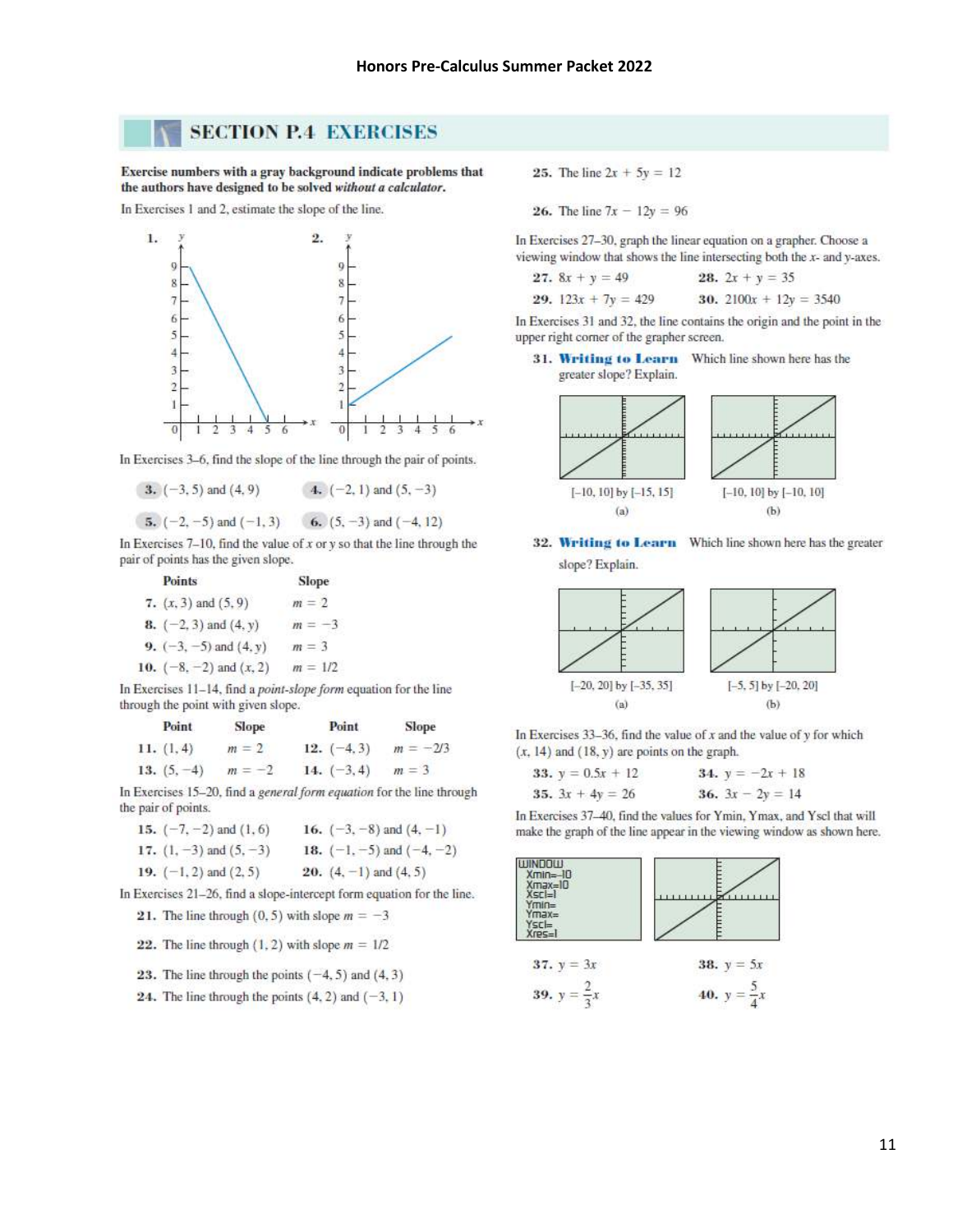In Exercises 41-44, (a) find an equation for the line passing through the point and parallel to the given line, and (b) find an equation for the line passing through the point and perpendicular to the given line. Support your work graphically.

| Point         | Line           |
|---------------|----------------|
| 41. $(1, 2)$  | $y = 3x - 2$   |
| 42. $(-2, 3)$ | $y = -2x + 4$  |
| 43. (3.1)     | $2x + 3y = 12$ |

44.  $(6, 1)$  $3x - 5y = 15$ 

- 45. Real Estate Appreciation Bob Michaels purchased a house 8 years ago for \$42,000. This year it was appraised at \$67,500.
	- (a) A linear equation  $V = mt + b$ ,  $0 \le t \le 15$ , represents the value  $V$  of the house for 15 years after it was purchased. Determine m and b.
	- (b) Graph the equation and trace to estimate in how many years after purchase this house will be worth \$72,500.
	- (e) Write and solve an equation algebraically to determine how many years after purchase this house will be worth \$74,000
	- (d) Determine how many years after purchase this house will be worth \$80,250.
- **46. Investment Planning** Mary Ellen plans to invest \$18,000, putting part of the money x into a savings that pays  $5\%$ annually and the rest into an account that pays 8% annually.
	- (a) What are the possible values of  $x$  in this situation?
	- (b) If Mary Ellen invests  $x$  dollars at  $5\%$ , write an equation that describes the total interest I received from both accounts at the end of one year.
	- (e) Graph and trace to estimate how much Mary Ellen invested at 5% if she earned \$1020 in total interest at the end of the first year.
	- (d) Use your grapher to generate a table of values for  $I$  to find out how much Mary Ellen should invest at 5% to earn \$1185 in total interest in one year.
- 47. Navigation A commercial jet airplane climbs at takeoff with slope  $m = 3/8$ . How far in the horizontal direction will the airplane fly to reach an altitude of 12,000 ft above the takeoff point?
- 48. Grade of a Highway Interstate 70 west of Denver. Colorado, has a section posted as a 6% grade. This means that for a horizontal change of 100 ft there is a 6-ft vertical change.



- (a) Find the slope of this section of the highway.
- (b) On a highway with a 6% grade what is the horizontal distance required to climb 250 ft?
- (e) A sign along the highway says 6% grade for the next 7 mi. Estimate how many feet of vertical change there are along those next 7 mi. (There are 5280 ft in 1 mile.)
- 49. Writing to Learn Building Specifications Asphalt shingles do not meet code specifications on a roof that has less than a 4-12 pitch. A 4-12 pitch means there are 4 ft of vertical change in 12 ft of horizontal change. A certain roof has slope  $m = 3/8$ . Could asphalt shingles be used on that roof? Explain.
- 50. Revisiting Example 8 Use the linear equation found in Example 8 to estimate Americans' income in 2004, 2006, 2007 displayed in Figure P.30.
- 51. Americans' Spending Americans' personal consumption expenditures for several years from 1990 to 2007 in trillions of dollars are shown in the table. (Source: U.S. Bureau of Economic Analysis as reported in The World Almanac and Book of Facts 2009.)

|               |  | x   1990 1995 2000 2005 2006 2007 |  |
|---------------|--|-----------------------------------|--|
| $y = 3.8$ 5.0 |  | 6.7 8.7 9.2 9.7                   |  |

- (a) Write a linear equation for Americans' spending y in terms of the year  $x$ , using the points (1990, 3.8) and  $(1995, 5.0).$
- (b) Use the equation in (a) to estimate Americans' expenditures in 2006.
- (e) Use the equation in (a) to predict Americans' expenditures in 2010.
- (d) Superimpose a graph of the linear equation in (a) on a scatter plot of the data.
- 52. U.S. Imports from Mexico The total y in billions of dollars of U.S. imports from Mexico for each year x from 2000 to 2007 is given in the table. (Source: U.S. Census Bureau as reported in The World Almanac and Book of Facts 2009.)

|  |  |  | $\begin{array}{c cccccccc} x & 2000 & 2001 & 2002 & 2003 & 2004 & 2005 & 2006 & 2007 \\ \hline y & 135 & 131.3 & 134.6 & 138.1 & 155.9 & 170.1 & 198.2 & 210.7 \end{array}$ |  |
|--|--|--|-----------------------------------------------------------------------------------------------------------------------------------------------------------------------------|--|
|  |  |  |                                                                                                                                                                             |  |

- (a) Use the pairs (2001, 131.3) and (2005, 170.1) to write a linear equation for  $x$  and  $y$ .
- (b) Superimpose the graph of the linear equation in (a) on a scatter plot of the data.
- (e) Use the equation in (a) to predict the total U.S. imports from Mexico in 2010.
- 53. The midyear world population in millions for some of the years from 1980 to 2008 is shown in Table P.7.